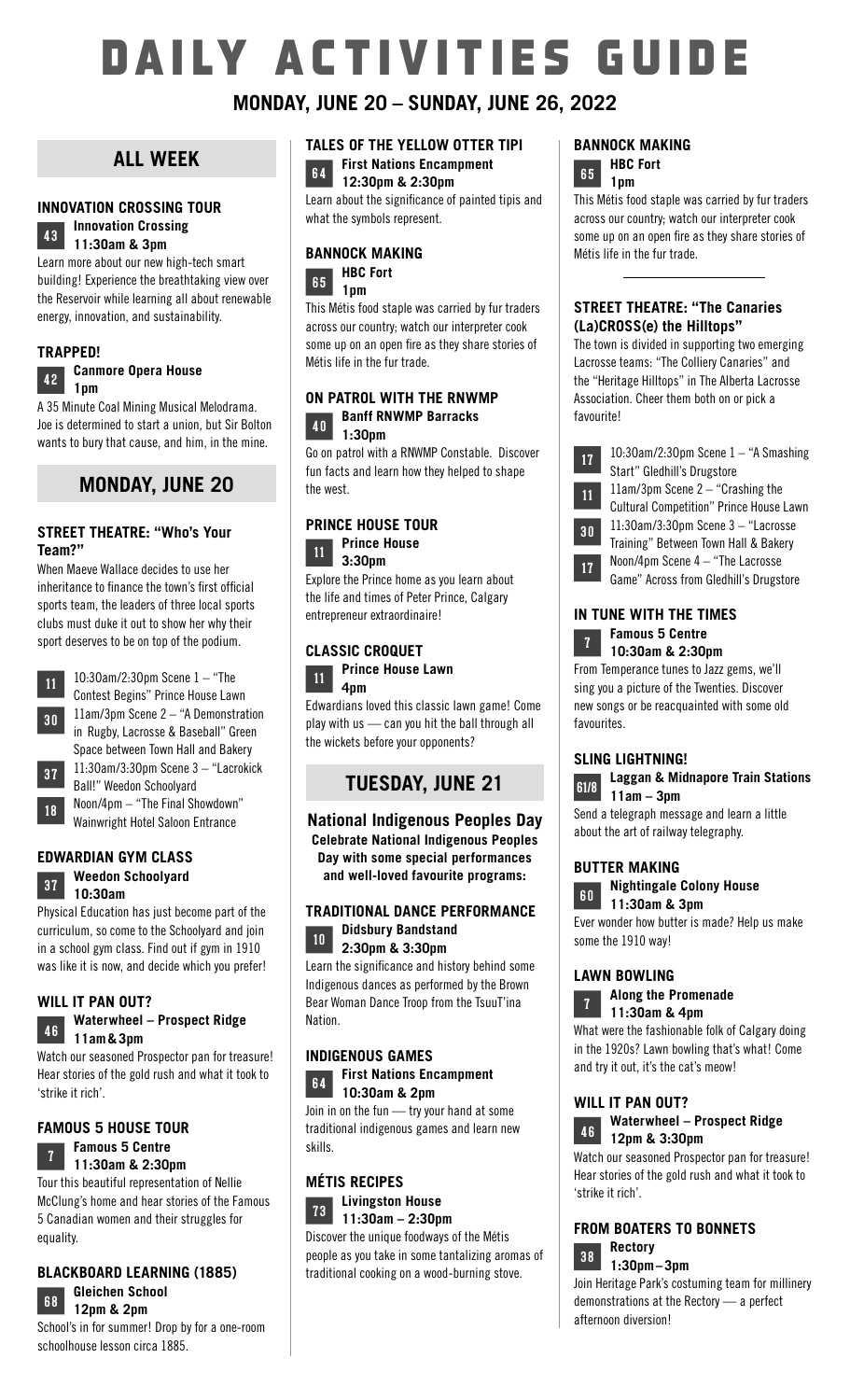## **STREET THEATRE: "The Canaries (La)CROSS(e) the Hilltops"**

The town is divided in supporting two emerging Lacrosse teams: "The Colliery Canaries" and the "Heritage Hilltops" in The Alberta Lacrosse Association. Cheer them both on or pick a favourite!



**17** 10:30am/2:30pm Scene 1 – "A Smashing Start" Gledhill's Drugstore 11 11am/3pm Scene 2 – "Crashing the Cultural Competition" Prince House Lawn **<sup>30</sup>** 11:3Oam/3:3Opm Scene 3 – "Lacrosse Training" Between Town Hall & Bakery

**17** Noon/4pm Scene 4 – "The Lacrosse Game" Across from Gledhill's Drugstore

## **SUMMER STORY TIME**

#### **<sup>43</sup> Innovation Crossing 1O:3Oam**

Join our volunteers for a family-friendly storytelling session! Reading familiar classics and modern favourites, we have something fun for everyone.



Take part in some historic parlour games, from Cards to Crokinole and many more! Learn about family home entertainment in the Edwardian period.

## **WORKING WITH WOOL**

## **38/60 Rectory & Colony House 11am & 2:3Opm**

Learn the steps that take wool from beginning to finished product. Watch our interpreter demonstrate or give it a try yourself!

## **IT'S NOT JUST KNOTS!**



**<sup>9</sup> Montefiore Institute (Synagogue} 11:3Oam& 2pm**

Practice the knots used to create Jewish prayer shawls. Discover the meaning behind these intricate knots.

## **THE WORKING RAILROAD**



**<sup>20</sup> Railway Roundhouse 12pm & 3:30pm**

Learn the fascinating stories behind our working railcars. How did they keep the lifeline that was the railroad operating?

## **VOYAGEUR RECRUITMENT**



Are you ready to tackle the challenges of a real voyageur? There'll be joie de vivre all around!

## **STORIES FROM THE FRONTIER**

## **6 3 Meet at Our Lady of Peace Mission 1:30pm**

Uncover hidden stories of the frontier as our tour guide takes you around the pre-railway era of the Park. Hear about the experiences of the Métis people as the west was becoming colonized.

## **THURSDAY, JUNE 23**

## **STREET THEATRE: "The Canaries (La)CROSS(e) the Hilltops"**

The town is divided in supporting two emerging Lacrosse teams: "The Colliery Canaries" and the "Heritage Hilltops" in The Alberta Lacrosse Association. Cheer them both on or pick a favourite!

**17** 10:30am/2:30pm Scene 1 – "A Smashing Start" Gledhill's Drugstore



**11** 11am/3pm Scene 2 – "Crashing the Cultural Competition" Prince House Lawn

**<sup>30</sup>** 11:3Oam/3:3Opm Scene 3 – "Lacrosse Training" Between Town Hall & Bakery

**17** Noon/4pm Scene 4 – "The Lacrosse Game" Across from Gledhill's Drugstore

## **BLACKBOARD LEARNING (1910) Weedon School**

**1O:3Oam & 12:3Opm** School's in for summer! Drop by for a one-room schoolhouse lesson circa 1910.

## **HOME REMEDIES**



Stop by the Cottage Hospital as our interpreter prepares some old-fashioned remedies from home "receipts".

## **BUTTER MAKING**

**60 Nightingale Colony House 11:3Oam & 3pm**

Ever wonder how butter is made? Help us make some the 1910 way!

## **MÉTIS RECIPES**

**7 3 Livingston House 11:3Oam – 2:3Opm**

Discover the unique foodways of the Métis people as you take in some tantalizing aromas of traditional cooking on a wood-burning stove.

## **TIPI RAISING**



Learn all about Blackfoot tipis and help our First Nations Interpreters set one up in the traditional way.

## **GASOLINE ALLEY TOUR**



**<sup>3</sup> Gasoline Alley 1pm**



## **THE WORKING RAILROAD**

#### **<sup>20</sup> Railway Roundhouse 2:3Opm**

Learn the fascinating stories behind our working railcars. How did they keep the lifeline that was the railroad operating?

## **PRINCE HOUSE TOUR 1 1 Prince House 3:3Opm**

Explore the Prince home as you learn about the life and times of Peter Prince, Calgary entrepreneur extraordinaire!

## **EDWARDIAN GYM CLASS**



Physical Education has just become part of the curriculum, so come to the Schoolyard and join in a school gym class. Find out if gym in 1910 was like it is now, and decide which you prefer!

## **FRIDAY, JUNE 24**

## **STREET THEATRE: "Who's Your Team?"**

When Maeve Wallace decides to use her inheritance to finance the town's first official sports team, the leaders of three local sports clubs must duke it out to show her why their sport deserves to be on top of the podium.



**11** 10:30am/2:30pm Scene 1 – "The Contest Begins" Prince House Lawn **<sup>30</sup>** 11am/3pm Scene 2 – "A Demonstration in Rugby, Lacrosse & Baseball" Green Space between Town Hall and Bakery **<sup>37</sup>** 11:3Oam/3:3Opm Scene 3 – "Lacrokick Ball!" Weedon Schoolyard **18** Noon/4pm – "The Final Showdown"

Wainwright Hotel Saloon Entrance

## **EDWARDIAN GYM CLASS**



Physical Education has just become part of the curriculum, so come to the Schoolyard and join in a school gym class. Find out if gym in 1910 was like it is now, and decide which you prefer!

## **CHALLAH BRAIDING**

**<sup>9</sup> Montefiore Institute (Synagogue} 11am & 1:3Opm**

Try your hand at the intricate art of braiding challah, the traditional Jewish Sabbath bread. Discover the importance of this bread on the Sabbath.

## **HOME REMEDIES**



Stop by the Cottage Hospital as our interpreter prepares some old-fashioned remedies from home "receipts".

## **BLACKBOARD LEARNING (1910)**



School's in for summer! Drop by for a one-room schoolhouse lesson circa 1910.

## **HUNTING TOOLS DEMO**

**<sup>64</sup> First Nations Encampment 12pm & 2:3Opm**

Live demonstrations of First Nations' hunting tools, including an atlatl. Learn about the skills needed to make a good hunter.

## **LE JEU DES GRÂCES**

**<sup>60</sup> Nightingale Colony House 12:3Opm & 2:3Opm**

Graces was a popular game for children in the past! Can you master this simple game?

## **CLASSIC CROQUET**



Edwardians loved this classic lawn game! Come play with us — can you hit the ball through all the wickets before your opponents?